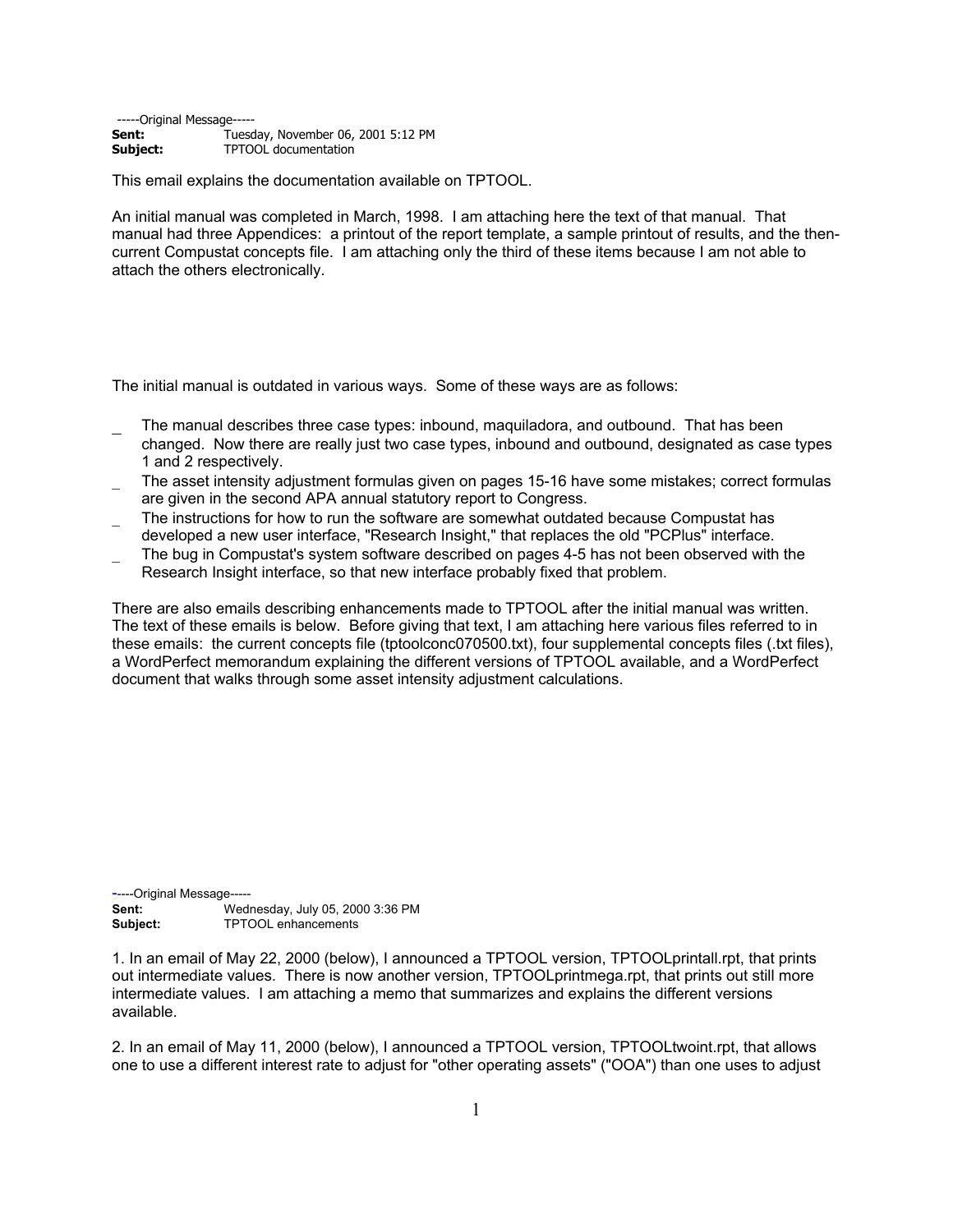for the rest of the assets. Both TPTOOLprintall.rpt and TPTOOLprintmega.rpt are now available in the two-interest-rate version, as described in the attached memo.

3. In case it is useful, I am also attaching a walkthrough of asset intensity adjustment calculations that I prepared for a taxpayer. (My taxpayer was not satisfied with the general description of our adjustments in the March, 2000 APA Report to Congress.) The walkthrough was based on the two-interest-rate version of TPTOOLprintmega.rpt. In my case, the mid term AFR was used for OOA, and the short term AFR for the other assets. The walkthrough used Hirsch Int'l Corp. as a comparable. This document may be useful as a model in case you need to prepare a similar document for other taxpayers.

4. For convenience, I attach below the series of emails that describe TPTOOL developments since the original software that was described in the March 5, 1998 documentation.

5. There have been several supplemental concepts files. (Some are described in the emails below; some were created to support the versions that print intermediate values.) To simplify things in case we need to reload the concepts, I have saved the current normal concepts state in file c:users\weissler\concepts\tptoolconc070500.txt. I believe that one would need to change the concepts only (1) to switch between using operating margin (the normal state) and Berry ratio, and (2) to switch between using one interest rate (the normal state) and two interest rates, both as described in the emails below.

-----Original Message----- **Sent:** Thursday, May 11, 2000 6:45 PM **Subject:** TPTOOL

I have programmed a TPTOOL enhancement to allow a different interest rate to be used for PPE than for other assets. To use this enhancement, import the concepts file c:\users\weissler\concepts\twoint.txt. (Say yes, you want to overwrite the concepts.) With the new concepts loaded, the usual TPTOOL report will not run. You will need a report that includes more defined names (run-time inputs), to specify the PPE interest rate for each year. I have created such a report, called TPTOOLtwoint, under Research Insight. To restore the old concepts, so that the regular report will run, import the concepts file c:\users\weissler\concepts\oneint.txt. (Again, say yes, you want to overwrite the concepts.) If you use this enhancement, be sure to restore the old concepts for the next person. As always, you must call the report up again fresh after changing any of the concepts.

-----Original Message----- **Sent:** Monday, May 22, 2000 7:05 PM<br> **Subject:** TPTOOL enhancement **Subject:** TPTOOL enhancement

I have created a TPTOOL report version (under Research Insight) that prints out the unadjusted and adjusted sales, cogs, and operating expense for each year. The report file is TPTOOLprintall.rpt . (It uses supplementary concepts, which I have already loaded, in file c:\users\weissler\concepts\printall.txt .)

| -----Original Message----- |                                      |  |
|----------------------------|--------------------------------------|--|
| Sent:                      | Wednesday, November 03, 1999 2:40 PM |  |
| Subject:                   | recapitulation of changes to TPTOOL  |  |

There are now six supplemental concept files:

| cnberry.txt | makes the "inbound" case (FLGADJTYPE=1) do Berry ratios      |
|-------------|--------------------------------------------------------------|
| cnopmar.txt | makes the "inbound" case (FLGADJTYPE=1) do operating margins |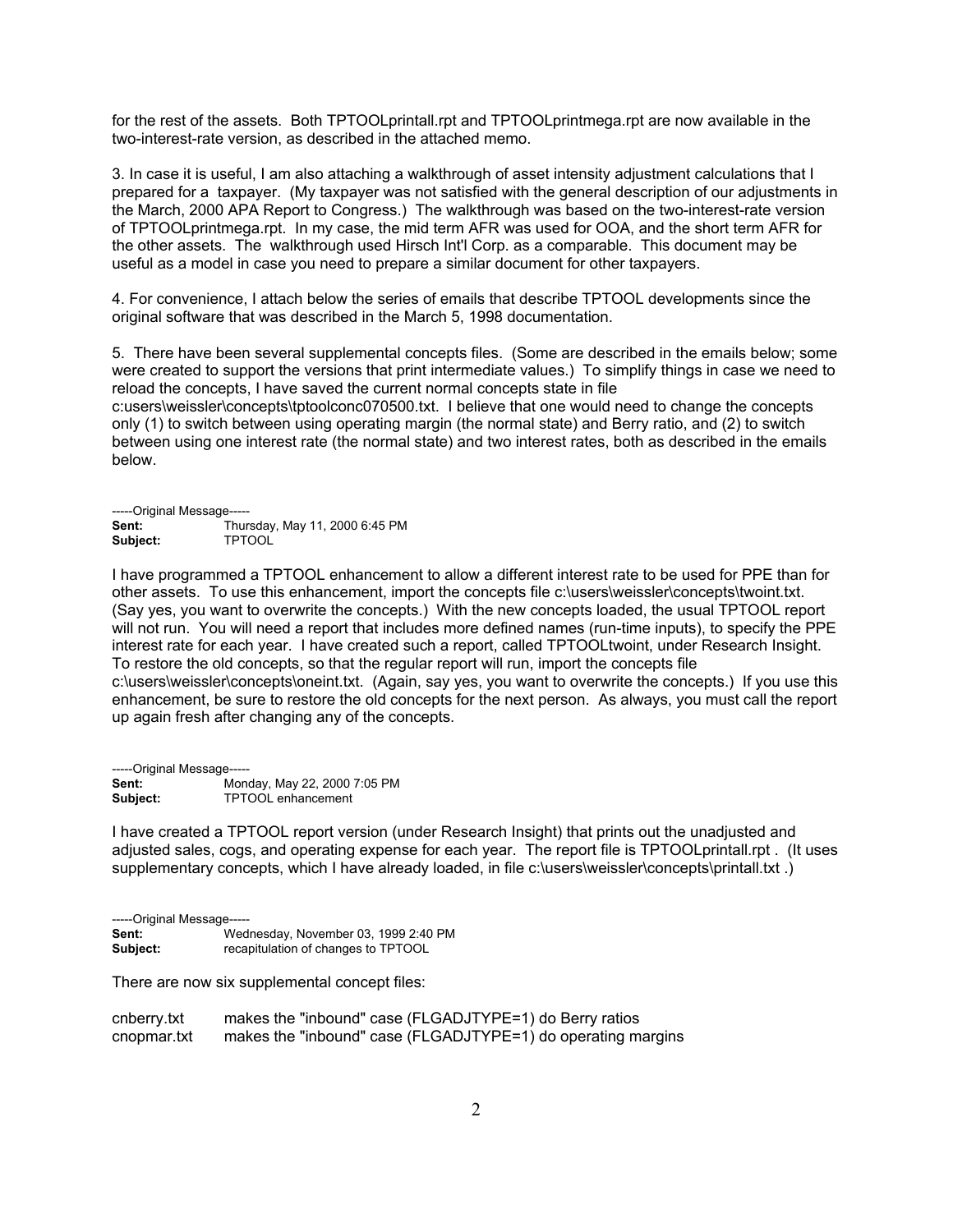cnintnew.txt fixes the formulas to treat interest correctly cnintold.txt restores the old, flawed interest formulas cnmaqnew.txt changes the flawed "maquiladora" (FLGADJTYPE=2) case to be a general outbound case cnmaqold.txt restores the old, flawed "maquiladora" (FLGADJTYPE=2) case

These concept files are to be loaded after the basic concept file, tpconc.txt.

cnintnew.txt and cnintold.txt were written assuming that cnmaqnew.txt has been loaded.

One probably will have no need for cnintold.txt and cnmaqold.txt., which restore concepts to previous, flawed states.

-----Original Message----- **Sent:** Friday, September 17, 1999 10:45 AM **Subject:** RE: TPTOOL

Laurie asked what "denominator" is used for the Berry ratio in paragraph 1 below. The denominator is sales. All adjustments are done the same as when operating margin is used, and at the last minute the PLI computed is a Berry ratio rather than an operating margin.

One could of course discuss what the best denominator would be, and I'm not claiming that I did it right. I'm just explaining how I did it. Also, I did this before our recent discussions on denominator issues.

-----Original Message----- **Sent:** Thursday, September 02, 1999 6:10 PM **Subject:** TPTOOL

This message reports a further enhancement to TPTOOL since the May 10 email below, reflecting work I did today and yesterday. This enhancement concerns asset intensity adjustment formulas.

TPTOOL was originally written so that the formulas for adjusting accounts payable and accounts receivable had a factor of i/(1+i), where i is the interest rate. Dave and I are now convinced that this formula, though used by many, is wrong. The correct factor seems to be i/(1+ih), where h is the holding period of the debt in question, expressed as a fraction of a year. For example, if a comparable has six months of payables, the factor for adjusting payables would be i/(1+.5\*i).

I have created a supplementary concepts file, c:\users\weissler\concepts\cnintnew.txt, that changes certain concept definitions to fix the formula as stated above. Another file,

c:\users\weissler\concepts\cnintold.txt, restores the old definitions. (These files conform to the changes made to case type 2 (originally called "maquiladora"), explained in paragraph 2 of the email below.) These files are ready for your use and further testing. After importing, you must call up TPTOOL fresh so that it loads with the new concept definitions. Also, remember that PCPlus and Research Insight each have their own separate concepts, so importing concepts in one program does not affect concepts for the other.

I have tested the software to the following extent, with all three case types. (For case type 1 ("inbound"), I did the test with operating margin rather than Berry ratio.) The report runs with the new concepts and yields results slightly different from the results with the old concepts. (Often, the margins or markups changed by roughly a tenth of a percent.) When I put back the old concepts, I got the old results back.

-----Original Message-----